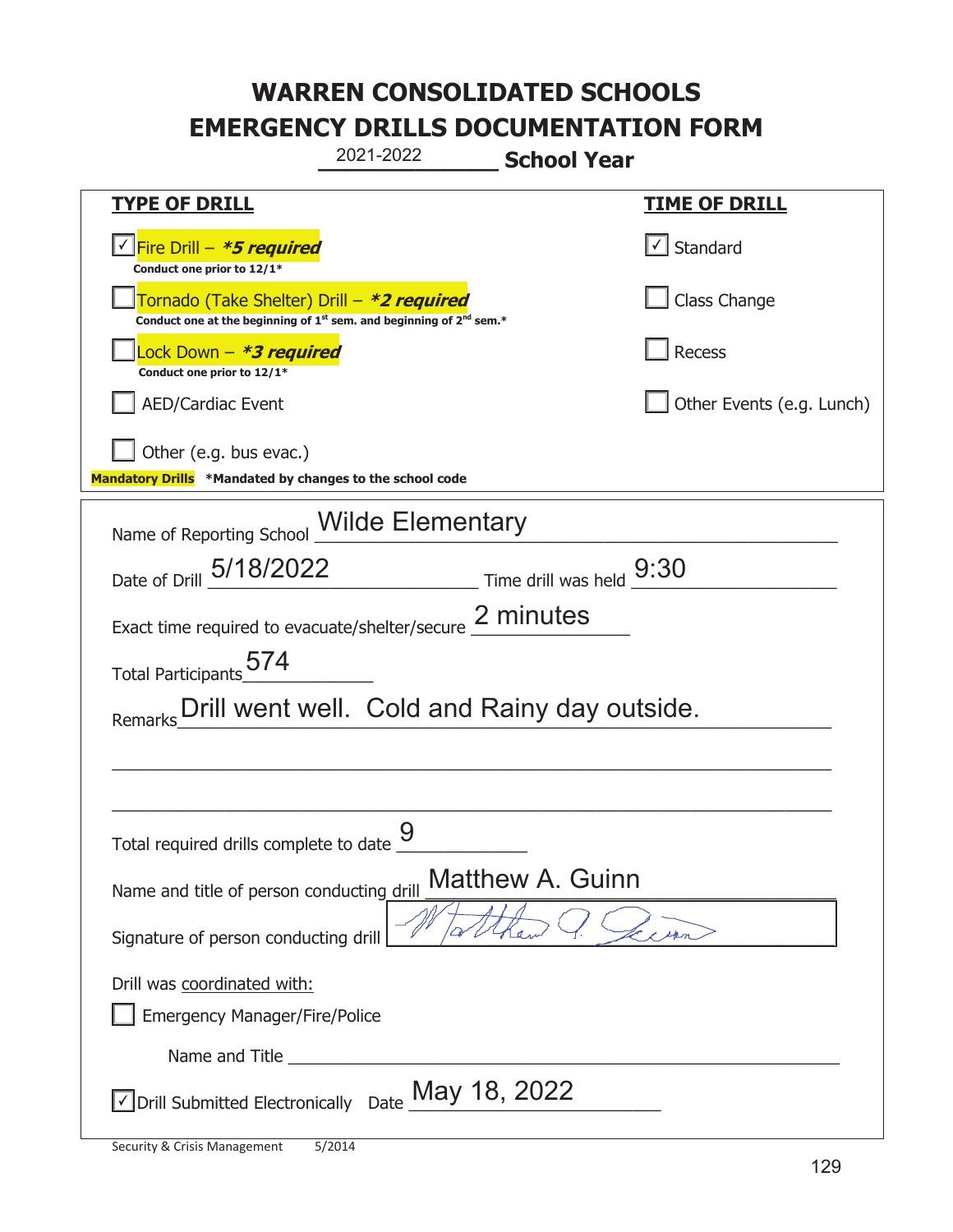| 2021-2022<br><b>School Year</b>                                                                                                           |                           |  |  |
|-------------------------------------------------------------------------------------------------------------------------------------------|---------------------------|--|--|
| <b>TYPE OF DRILL</b>                                                                                                                      | <b>TIME OF DRILL</b>      |  |  |
| <u>√ Fire Drill – <i>*5 required</i></u><br>Conduct one prior to 12/1*                                                                    | $\cup$ Standard           |  |  |
| Tornado (Take Shelter) Drill – *2 required<br>Conduct one at the beginning of 1 <sup>st</sup> sem. and beginning of 2 <sup>nd</sup> sem.* | Class Change              |  |  |
| Lock Down - <b>*3 required</b><br>Conduct one prior to 12/1*                                                                              | <b>Recess</b>             |  |  |
| <b>AED/Cardiac Event</b>                                                                                                                  | Other Events (e.g. Lunch) |  |  |
| Other (e.g. bus evac.)<br>Mandatory Drills *Mandated by changes to the school code                                                        |                           |  |  |
| <b>Wilde Elementary</b><br>Name of Reporting School                                                                                       |                           |  |  |
| Date of Drill 4-28-2022                                                                                                                   |                           |  |  |
| 2 minutes 15 secs.<br>Exact time required to evacuate/shelter/secure                                                                      |                           |  |  |
| 629<br><b>Total Participants</b>                                                                                                          |                           |  |  |
| Drill went well.<br>Remarks                                                                                                               |                           |  |  |
|                                                                                                                                           |                           |  |  |
|                                                                                                                                           |                           |  |  |
| 9<br>Total required drills complete to date                                                                                               |                           |  |  |
| <b>Matthew A. Guinn</b><br>Name and title of person conducting drill                                                                      |                           |  |  |
| Wallen<br>Signature of person conducting drill                                                                                            |                           |  |  |
| Drill was coordinated with:<br><b>Emergency Manager/Fire/Police</b>                                                                       |                           |  |  |
| Name and Title <b>Name and Title</b>                                                                                                      |                           |  |  |
| $\overline{\text{C}}$ Drill Submitted Electronically Date $\frac{4-28-2022}{\sqrt{2}}$                                                    |                           |  |  |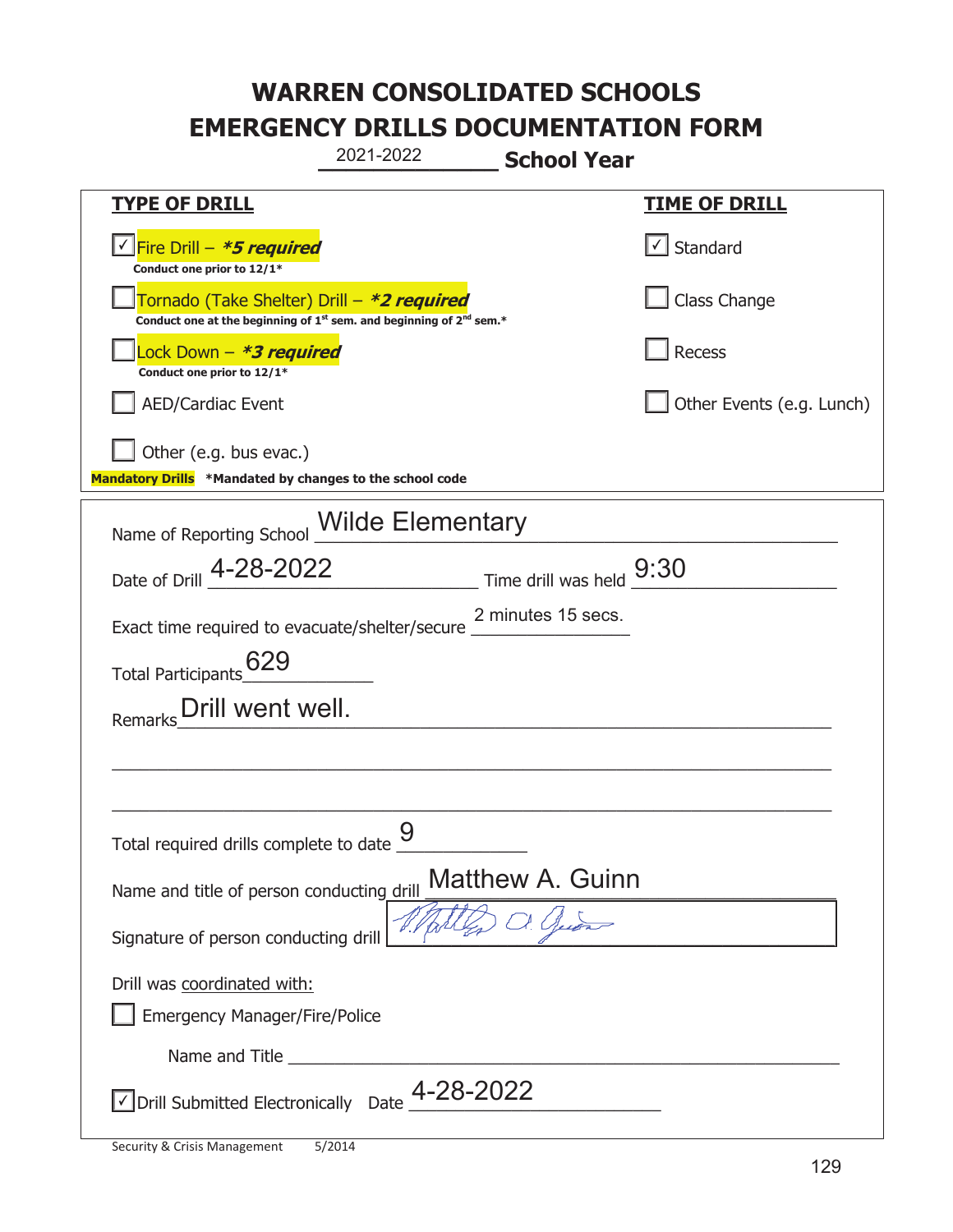|                                                                                    | 2021-2022                                                                                   | <b>School Year</b>                |
|------------------------------------------------------------------------------------|---------------------------------------------------------------------------------------------|-----------------------------------|
| <b>TYPE OF DRILL</b>                                                               |                                                                                             | <b>TIME OF DRILL</b>              |
| Fire Drill - *5 required<br>Conduct one prior to 12/1*                             |                                                                                             | $\lfloor \angle \rfloor$ Standard |
| Tornado (Take Shelter) Drill – *2 required                                         | Conduct one at the beginning of 1 <sup>st</sup> sem. and beginning of 2 <sup>nd</sup> sem.* | Class Change                      |
| Lock Down - *3 required<br>Conduct one prior to 12/1*                              |                                                                                             | <b>Recess</b>                     |
| <b>AED/Cardiac Event</b>                                                           |                                                                                             | Other Events (e.g. Lunch)         |
| Other (e.g. bus evac.)<br>Mandatory Drills *Mandated by changes to the school code |                                                                                             |                                   |
| Name of Reporting School                                                           | <b>Wilde Elementary</b>                                                                     |                                   |
| Date of Drill April 19, 2022                                                       |                                                                                             | 2:00<br>Time drill was held       |
| Exact time required to evacuate/shelter/secure                                     |                                                                                             | 2 minutes and 46 sec.             |
| 619<br><b>Total Participants</b>                                                   |                                                                                             |                                   |
| Drill went well.<br>Remarks                                                        |                                                                                             |                                   |
|                                                                                    |                                                                                             |                                   |
|                                                                                    |                                                                                             |                                   |
| Total required drills complete to date $\underline{\mathcal{8}}$                   |                                                                                             |                                   |
| Name and title of person conducting drill                                          | <b>Matthew A. Guinn</b>                                                                     |                                   |
| Signature of person conducting drill                                               |                                                                                             | ECML                              |
| Drill was coordinated with:<br><b>Emergency Manager/Fire/Police</b>                |                                                                                             |                                   |
|                                                                                    |                                                                                             |                                   |
|                                                                                    | $\vee$ Drill Submitted Electronically Date $\frac{\text{4-19-2022}}{}$                      |                                   |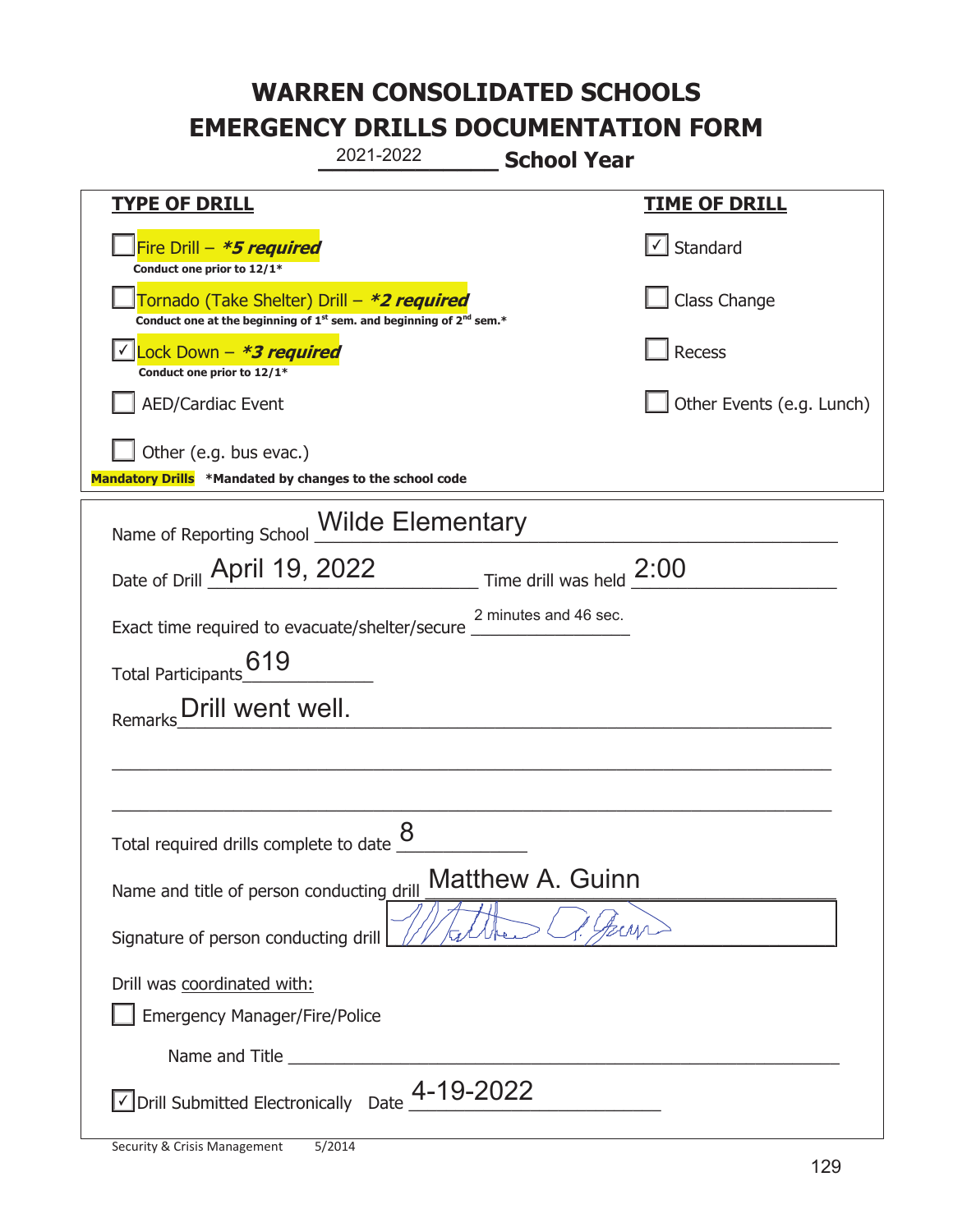|                                                                                    | 2021-2022                                                                                   | <b>School Year</b>         |  |
|------------------------------------------------------------------------------------|---------------------------------------------------------------------------------------------|----------------------------|--|
| <u>TYPE OF DRILL</u>                                                               |                                                                                             | <b>TIME OF DRILL</b>       |  |
| Fire Drill - *5 required<br>Conduct one prior to 12/1*                             |                                                                                             | Standard                   |  |
| Tornado (Take Shelter) Drill – *2 required                                         | Conduct one at the beginning of 1 <sup>st</sup> sem. and beginning of 2 <sup>nd</sup> sem.* | Class Change               |  |
| Lock Down – <b>*3 required</b><br>Conduct one prior to 12/1*                       |                                                                                             | Recess                     |  |
| <b>AED/Cardiac Event</b>                                                           |                                                                                             | Other Events (e.g. Lunch)  |  |
| Other (e.g. bus evac.)<br>Mandatory Drills *Mandated by changes to the school code |                                                                                             |                            |  |
| Name of Reporting School Milde Elementary                                          |                                                                                             |                            |  |
| Date of Drill 3-24-2022                                                            |                                                                                             | Time drill was held $1:25$ |  |
| 3 minutes and 25 secs.<br>Exact time required to evacuate/shelter/secure           |                                                                                             |                            |  |
| 625<br><b>Total Participants</b>                                                   |                                                                                             |                            |  |
|                                                                                    | Remarks The drill went very well. Staff and students                                        |                            |  |
|                                                                                    | found their areas quickly and quietly.                                                      |                            |  |
|                                                                                    |                                                                                             |                            |  |
| Total required drills complete to date "                                           |                                                                                             |                            |  |
| <b>Matthew A. Guinn</b><br>Name and title of person conducting drill               |                                                                                             |                            |  |
| Watthon<br>Signature of person conducting drill                                    |                                                                                             |                            |  |
| Drill was coordinated with:<br><b>Emergency Manager/Fire/Police</b>                |                                                                                             |                            |  |
|                                                                                    |                                                                                             |                            |  |
|                                                                                    | $\vee$ Drill Submitted Electronically Date $3-24-2022$                                      |                            |  |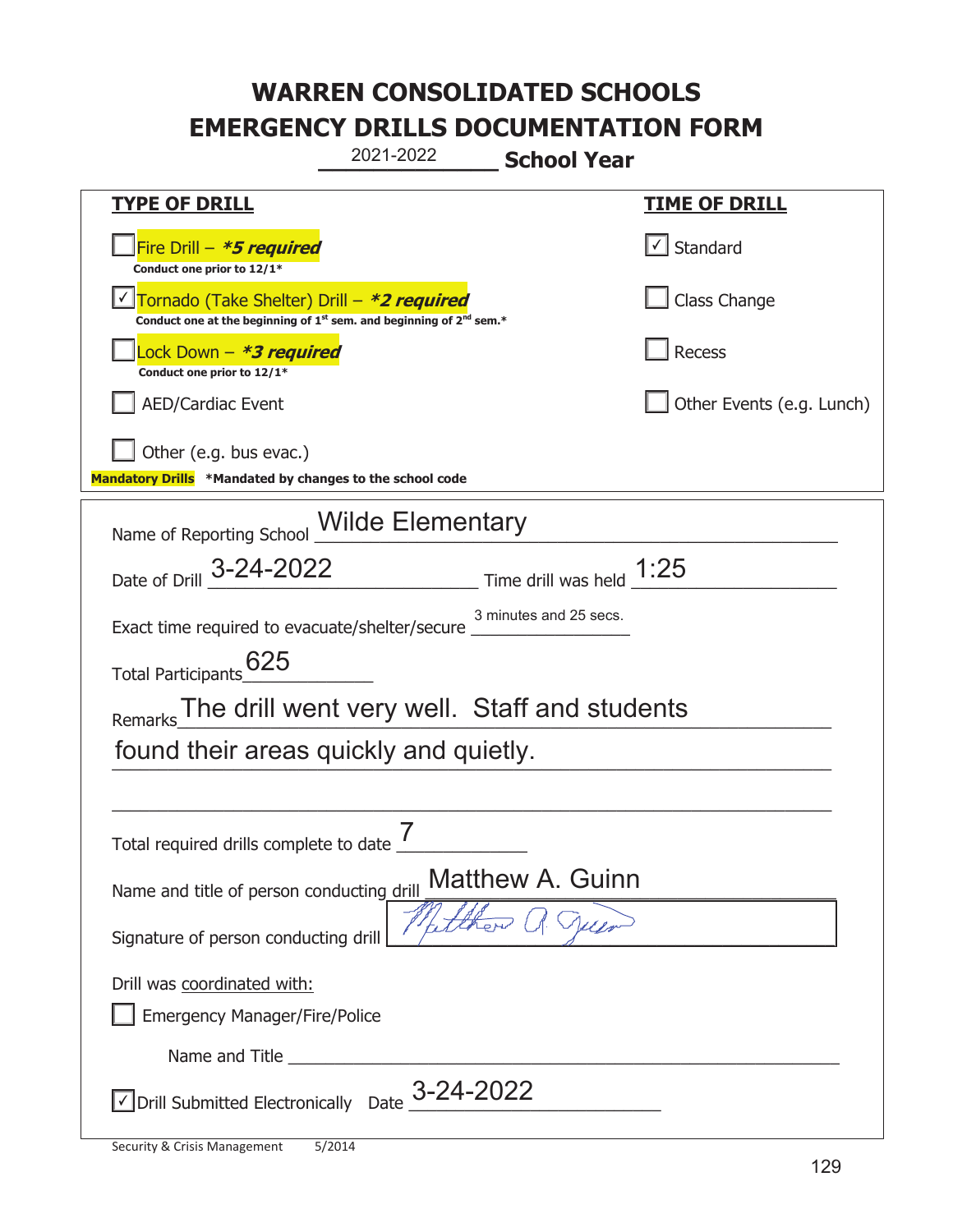|                                                                                    | 2021-2022                                                                                   | <b>School Year</b>                |
|------------------------------------------------------------------------------------|---------------------------------------------------------------------------------------------|-----------------------------------|
| <b>TYPE OF DRILL</b>                                                               |                                                                                             | <b>TIME OF DRILL</b>              |
| Fire Drill - *5 required<br>Conduct one prior to 12/1*                             |                                                                                             | $\lfloor \angle \rfloor$ Standard |
| Tornado (Take Shelter) Drill – *2 required                                         | Conduct one at the beginning of 1 <sup>st</sup> sem. and beginning of 2 <sup>nd</sup> sem.* | Class Change                      |
| Lock Down - <b>*3 required</b><br>Conduct one prior to 12/1*                       |                                                                                             | Recess                            |
| <b>AED/Cardiac Event</b>                                                           |                                                                                             | Other Events (e.g. Lunch)         |
| Other (e.g. bus evac.)<br>Mandatory Drills *Mandated by changes to the school code |                                                                                             |                                   |
|                                                                                    |                                                                                             |                                   |
| Name of Reporting School                                                           | <b>Wilde Elementary</b>                                                                     |                                   |
| Date of Drill January 20,2022                                                      |                                                                                             | Time drill was held $2:00$        |
| Exact time required to evacuate/shelter/secure                                     | 5 minutes                                                                                   |                                   |
| 651<br><b>Total Participants</b>                                                   |                                                                                             |                                   |
| Went well.<br>Remarks                                                              |                                                                                             |                                   |
|                                                                                    |                                                                                             |                                   |
|                                                                                    |                                                                                             |                                   |
| Total required drills complete to date $6 \over$                                   |                                                                                             |                                   |
| <b>Matthew A. Guinn</b><br>Name and title of person conducting drill               |                                                                                             |                                   |
| Signature of person conducting drill                                               |                                                                                             |                                   |
| Drill was coordinated with:                                                        |                                                                                             |                                   |
| <b>Emergency Manager/Fire/Police</b>                                               |                                                                                             |                                   |
|                                                                                    |                                                                                             |                                   |
|                                                                                    | $\vee$ Drill Submitted Electronically Date $\_$ Jan 20, 2022                                |                                   |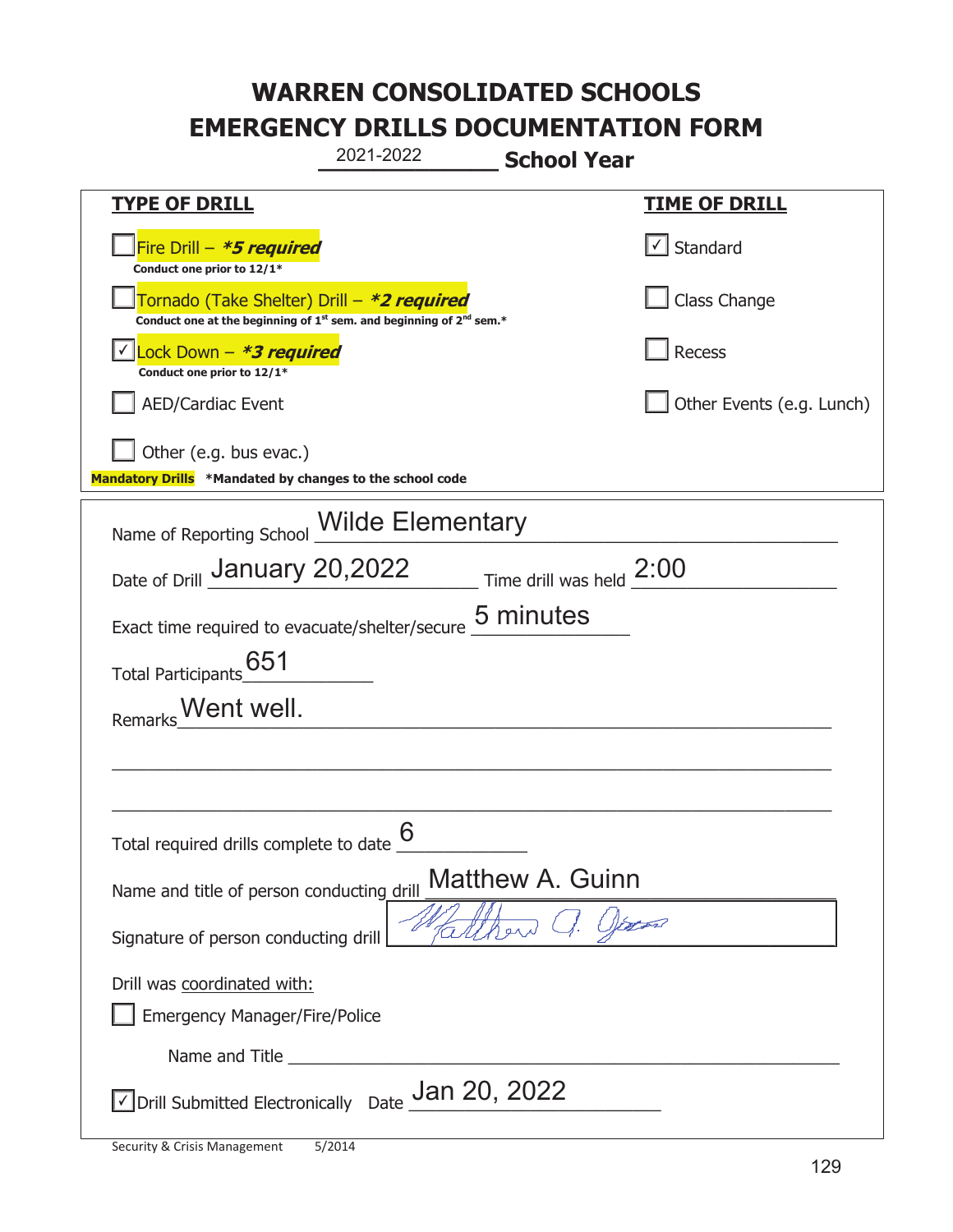| 2021-2022<br><b>School Year</b>                                                                                                           |                           |  |
|-------------------------------------------------------------------------------------------------------------------------------------------|---------------------------|--|
| <u>TYPE OF DRILL</u>                                                                                                                      | <u>TIME OF DRILL</u>      |  |
| Fire Drill - *5 required<br>Conduct one prior to 12/1*                                                                                    | Standard                  |  |
| Tornado (Take Shelter) Drill - *2 required<br>Conduct one at the beginning of 1 <sup>st</sup> sem. and beginning of 2 <sup>nd</sup> sem.* | Class Change              |  |
| Lock Down – <i>*<b>3 required</b></i><br>Conduct one prior to 12/1*                                                                       | <b>Recess</b>             |  |
| <b>AED/Cardiac Event</b>                                                                                                                  | Other Events (e.g. Lunch) |  |
| Other (e.g. bus evac.)<br>Mandatory Drills *Mandated by changes to the school code                                                        |                           |  |
| Name of Reporting School Wilde Elementary                                                                                                 |                           |  |
| Date of Drill 01/11/2022 Time drill was held 10:00                                                                                        |                           |  |
| Exact time required to evacuate/shelter/secure $\underline{3}$ minutes                                                                    |                           |  |
| 639<br>Total Participants                                                                                                                 |                           |  |
| First Shelter Drill this year. Went well<br>Remarks                                                                                       |                           |  |
| We will discuss the details at our staff meeting.                                                                                         |                           |  |
|                                                                                                                                           |                           |  |
| 6<br>Total required drills complete to date                                                                                               |                           |  |
| Matthew A. Guinn<br>Name and title of person conducting drill                                                                             |                           |  |
| Signature of person conducting drill                                                                                                      |                           |  |
| Drill was coordinated with:<br><b>Emergency Manager/Fire/Police</b>                                                                       |                           |  |
|                                                                                                                                           |                           |  |
| 01/11/2022<br>Drill Submitted Electronically<br>Date                                                                                      |                           |  |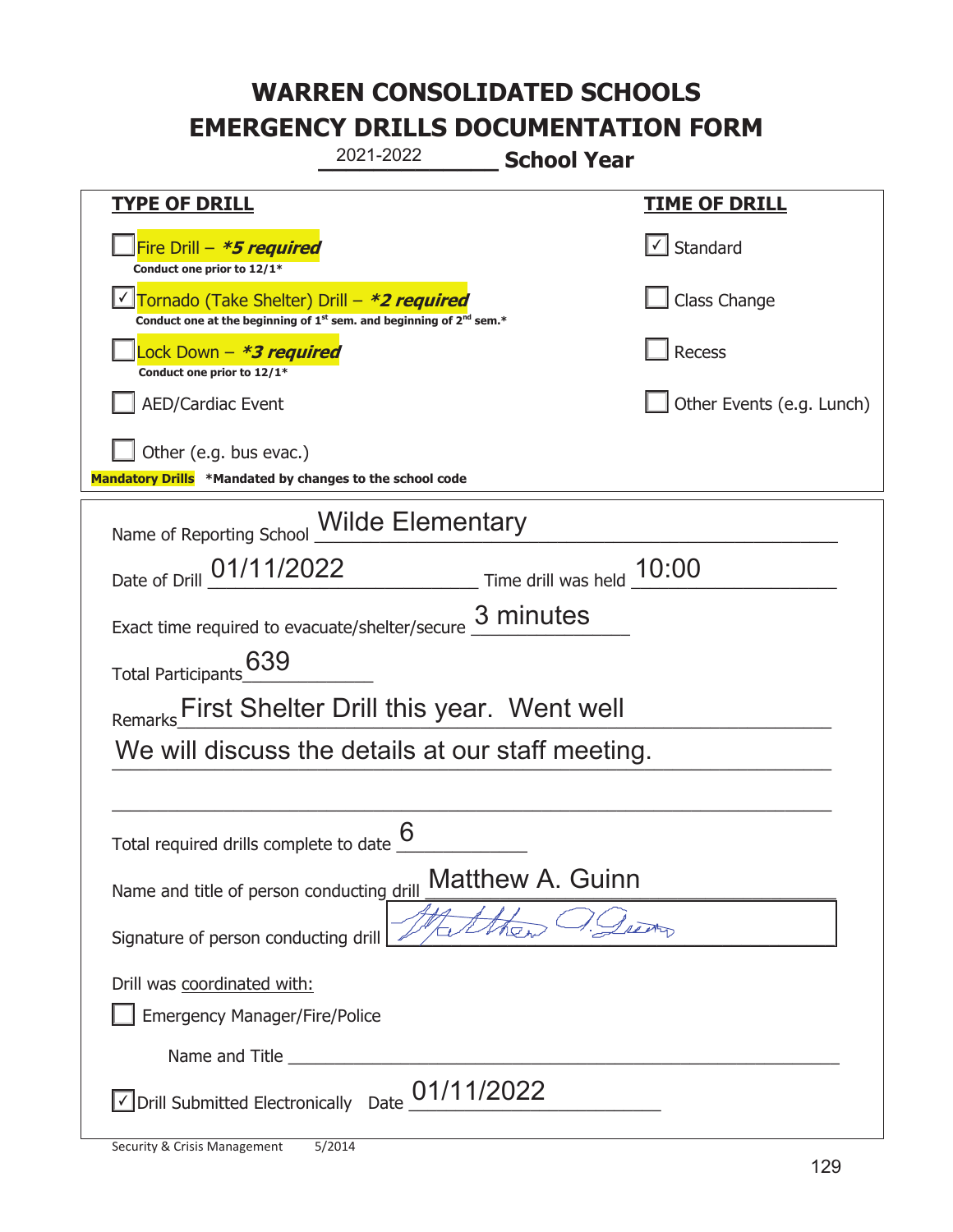| 2021/22<br><b>School Year</b>                                                                                                             |                                       |  |
|-------------------------------------------------------------------------------------------------------------------------------------------|---------------------------------------|--|
| <b>TYPE OF DRILL</b>                                                                                                                      | <b>TIME OF DRILL</b>                  |  |
| <u> √ Fire Drill – <i>*5 required</i></u><br>Conduct one prior to 12/1*                                                                   | $\lfloor \checkmark \rfloor$ Standard |  |
| Tornado (Take Shelter) Drill – *2 required<br>Conduct one at the beginning of 1 <sup>st</sup> sem. and beginning of 2 <sup>nd</sup> sem.* | Class Change                          |  |
| Lock Down – <b>*<i>3 required</i></b><br>Conduct one prior to 12/1*                                                                       | Recess                                |  |
| <b>AED/Cardiac Event</b>                                                                                                                  | Other Events (e.g. Lunch)             |  |
| Other (e.g. bus evac.)<br>Mandatory Drills *Mandated by changes to the school code                                                        |                                       |  |
| Name of Reporting School <b>Wilde Elementary</b>                                                                                          |                                       |  |
| Date of Drill 11-17-2021<br>$\frac{11.30}{1000}$ Time drill was held $\frac{11.30}{1000}$                                                 |                                       |  |
| Exact time required to evacuate/shelter/secure 2 minutes                                                                                  |                                       |  |
| Total Participants 683                                                                                                                    |                                       |  |
| $3$ year old preschool was leaving. Drill went well.                                                                                      |                                       |  |
|                                                                                                                                           |                                       |  |
|                                                                                                                                           |                                       |  |
| Total required drills complete to date                                                                                                    |                                       |  |
| Matthew A. Guinn<br>Name and title of person conducting drill                                                                             |                                       |  |
| Signature of person conducting drill                                                                                                      |                                       |  |
| Drill was coordinated with:                                                                                                               |                                       |  |
| Emergency Manager/Fire/Police                                                                                                             |                                       |  |
|                                                                                                                                           |                                       |  |
| √Drill Submitted Electronically Date 11-17-2021                                                                                           |                                       |  |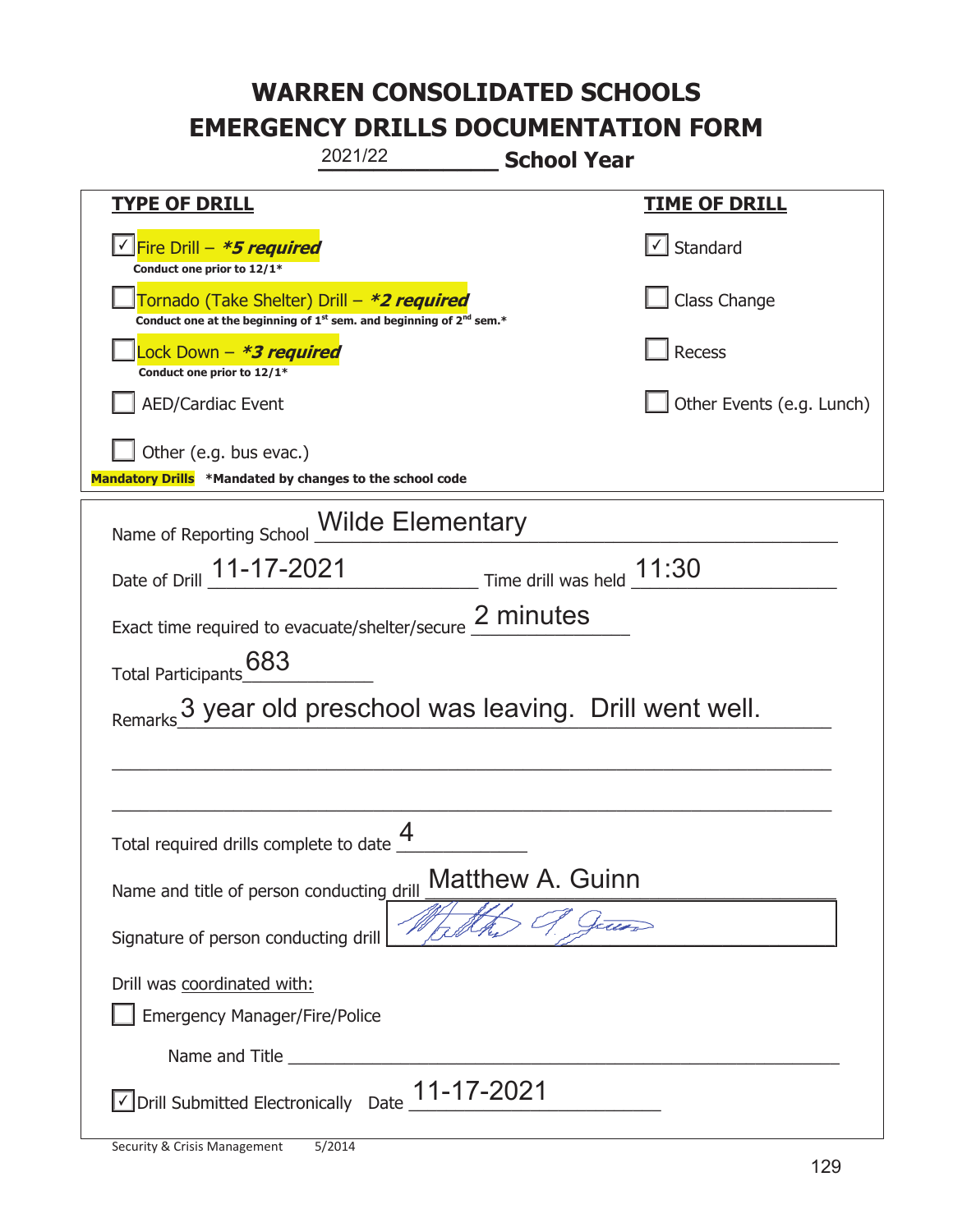|                                                                                                                                           | 2021-2022 | <b>School Year</b>          |                           |
|-------------------------------------------------------------------------------------------------------------------------------------------|-----------|-----------------------------|---------------------------|
| <b>TYPE OF DRILL</b>                                                                                                                      |           |                             | <b>TIME OF DRILL</b>      |
| Fire Drill - *5 required<br>Conduct one prior to 12/1*                                                                                    |           |                             | $\cup$ Standard           |
| Tornado (Take Shelter) Drill – *2 required<br>Conduct one at the beginning of 1 <sup>st</sup> sem. and beginning of 2 <sup>nd</sup> sem.* |           |                             | Class Change              |
| Lock Down - *3 required<br>Conduct one prior to 12/1*                                                                                     |           |                             | Recess                    |
| <b>AED/Cardiac Event</b>                                                                                                                  |           |                             | Other Events (e.g. Lunch) |
| Other (e.g. bus evac.)<br>Mandatory Drills *Mandated by changes to the school code                                                        |           |                             |                           |
| Name of Reporting School Wilde Elementary                                                                                                 |           |                             |                           |
| Date of Drill 11-9-2021                                                                                                                   |           | Time drill was held $10:45$ |                           |
| Exact time required to evacuate/shelter/secure                                                                                            |           | 5 minutes                   |                           |
| 687<br><b>Total Participants</b>                                                                                                          |           |                             |                           |
| Drill went well.<br>Remarks                                                                                                               |           |                             |                           |
|                                                                                                                                           |           |                             |                           |
|                                                                                                                                           |           |                             |                           |
| Total required drills complete to date $\frac{6}{5}$                                                                                      | 3         |                             |                           |
| Name and title of person conducting drill                                                                                                 |           | <b>Matthew A. Guinn</b>     |                           |
| Signature of person conducting drill                                                                                                      |           |                             |                           |
| Drill was coordinated with:<br><b>Emergency Manager/Fire/Police</b>                                                                       |           |                             |                           |
|                                                                                                                                           |           |                             |                           |
| Drill Submitted Electronically Date $\underline{\hspace{1em}11}$ -09-2021                                                                 |           |                             |                           |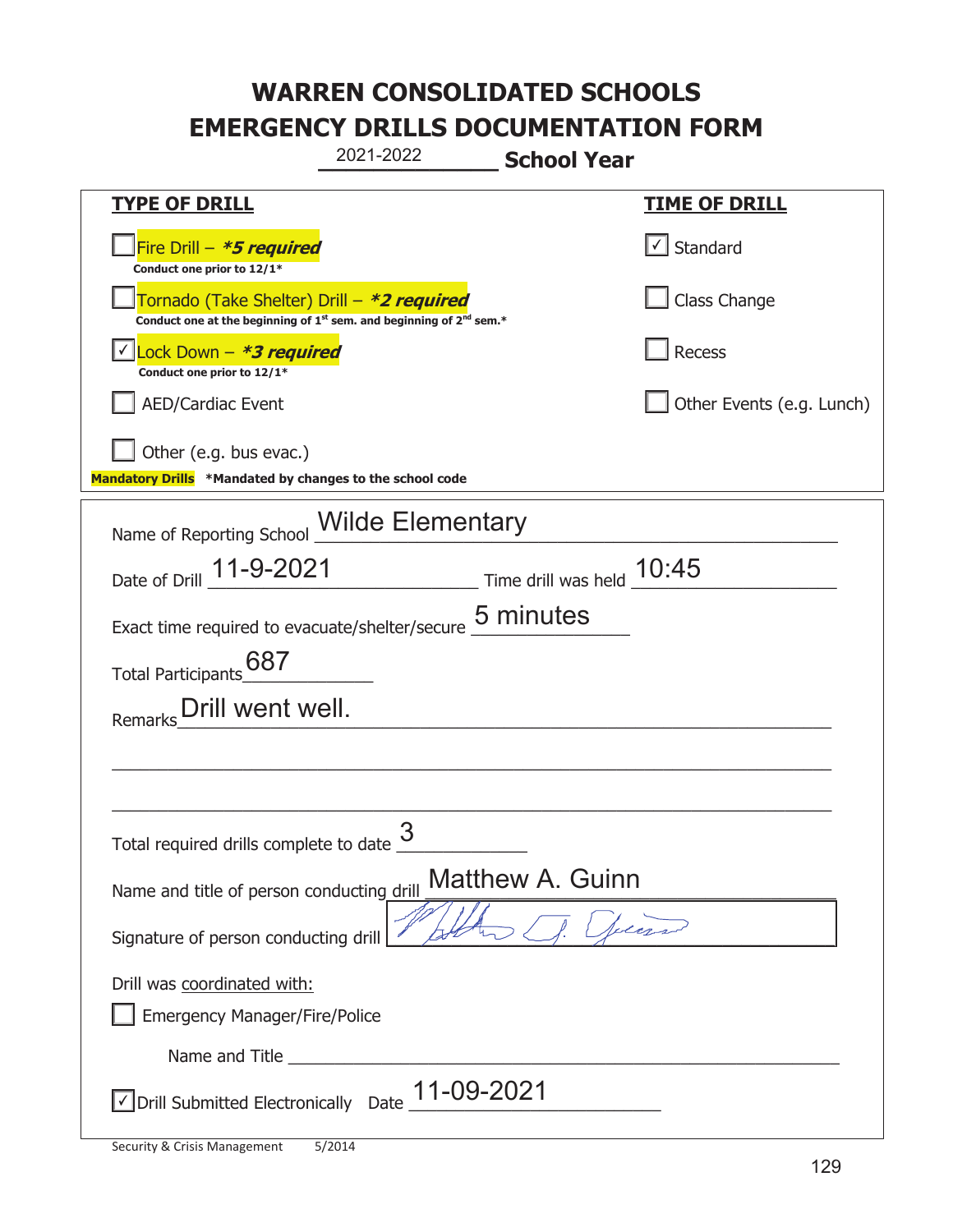|                                                                                                                                           | 2021-2022 | <b>School Year</b>         |                                   |
|-------------------------------------------------------------------------------------------------------------------------------------------|-----------|----------------------------|-----------------------------------|
| <b>TYPE OF DRILL</b>                                                                                                                      |           |                            | <b>TIME OF DRILL</b>              |
| Fire Drill - *5 required<br>Conduct one prior to 12/1*                                                                                    |           |                            | $\lfloor \angle \rfloor$ Standard |
| Tornado (Take Shelter) Drill – *2 required<br>Conduct one at the beginning of 1 <sup>st</sup> sem. and beginning of 2 <sup>nd</sup> sem.* |           |                            | Class Change                      |
| Lock Down - *3 required<br>Conduct one prior to 12/1*                                                                                     |           |                            | <b>Recess</b>                     |
| <b>AED/Cardiac Event</b>                                                                                                                  |           |                            | Other Events (e.g. Lunch)         |
| Other (e.g. bus evac.)                                                                                                                    |           |                            |                                   |
| Mandatory Drills *Mandated by changes to the school code                                                                                  |           |                            |                                   |
| Name of Reporting School Wilde Elementary                                                                                                 |           |                            |                                   |
| Date of Drill 10-14-2021                                                                                                                  |           | Time drill was held $1:30$ |                                   |
| Exact time required to evacuate/shelter/secure                                                                                            |           | 3 minutes                  |                                   |
| Total Participants_597                                                                                                                    |           |                            |                                   |
| Drill went very well.<br>Remarks                                                                                                          |           |                            |                                   |
|                                                                                                                                           |           |                            |                                   |
|                                                                                                                                           |           |                            |                                   |
| Total required drills complete to date $\leq$                                                                                             | 2         |                            |                                   |
| Name and title of person conducting drill                                                                                                 |           | <b>Matthew A. Guinn</b>    |                                   |
| Signature of person conducting drill                                                                                                      |           |                            |                                   |
| Drill was coordinated with:                                                                                                               |           |                            |                                   |
| <b>Emergency Manager/Fire/Police</b>                                                                                                      |           |                            |                                   |
|                                                                                                                                           |           |                            |                                   |
| $\sqrt{2}$ Drill Submitted Electronically Date $\_$ 10-14-2021                                                                            |           |                            |                                   |